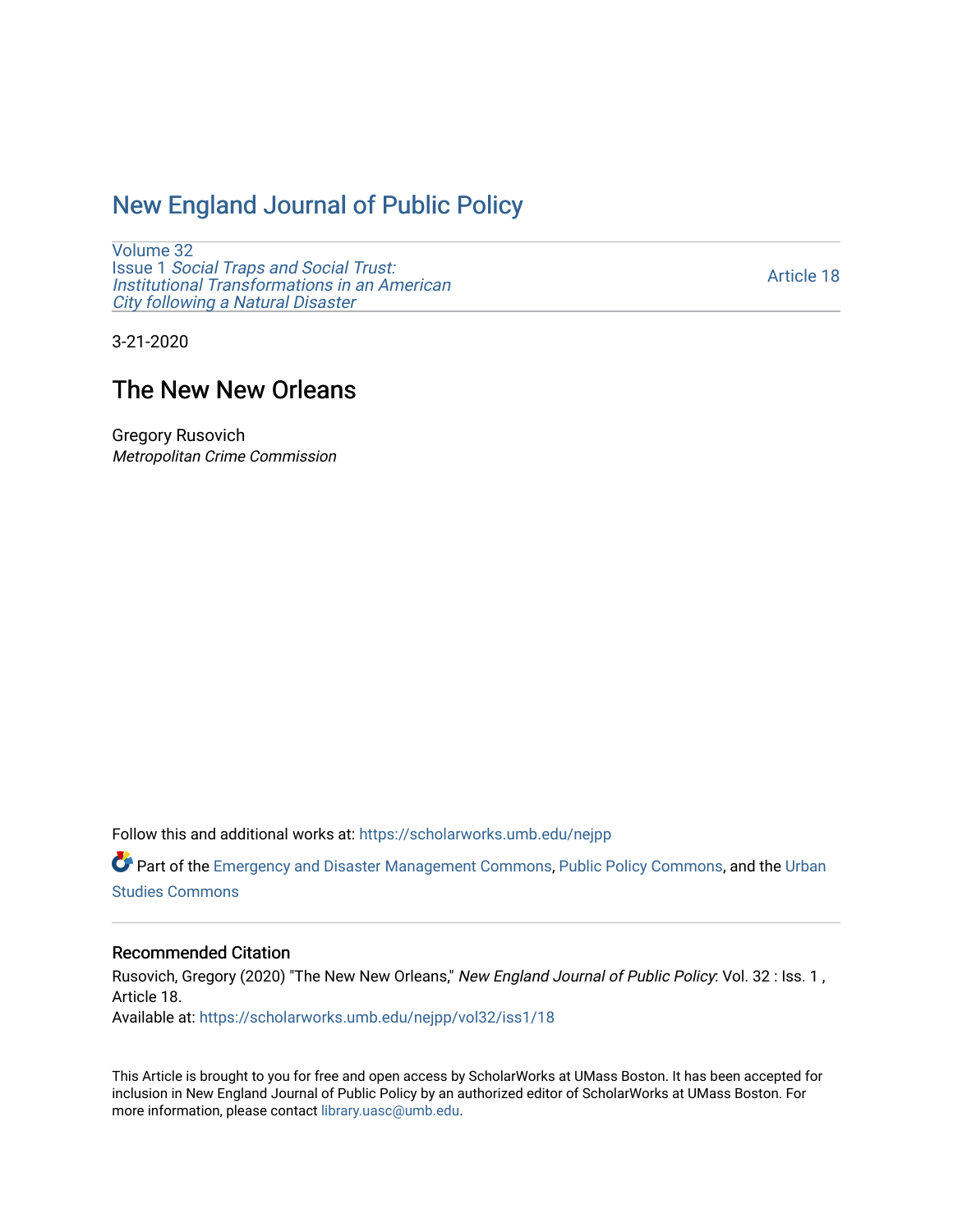### **The New New Orleans**

#### **Gregory Rusovich**

**E**ighteen hundred people dead, flooded streets, destroyed homes, dangling power lines, downed trees, a green city turned to brown, inept and corrupt political leadership, a broken school system, higher crime, and pervasive institutional dysfunction permeated New Orleans in the post-Katrina landscape. This nightmare was exacerbated for business owners and leaders of local companies who faced the added challenge of stemming the tremendous financial loses to our businesses caused by the post-Katrina collapse, and our commitment, dedication, and desire to help our displaced employees and their families get reestablished and economically supported in their time of dire need. All quite a challenge for a wonderful, unique community and a business leadership ready to return and rebuild from the worst man-made disaster in modern history.

The Business Council of New Orleans and the River Region was formed in 1985 by the iconic chairman and CEO of Freeport McMoRan, Jim Bob Moffett. The core mission of the Business Council during its thirty-four years has been to improve the region's business climate, enhancing the quality of life for the community, working to effect principled reform, and simply striving to make New Orleans a safer and better place to live, work, and raise a family. It consists of CEOs and owners of primarily the largest businesses and employers in the city and has ranged in total membership from a low of about twenty leaders in the early days to about seventy currently.

Immediately following the Katrina devastation and upheaval, the Business Council emerged with new leadership who were able to quickly return to the city, willing and able to pour heart and soul into saving a beloved city and home. The post-Katrina chairman of the Business Council, Jay Lapeyre (CEO of Laitram, LLC), accepted the immense challenge and became the leader of the dramatic reform effort that would positively impact the region for decades to come. Jay, along with the new Business Council leadership team, focused on the city's core institutional failures, critical recovery issues, and, most important, he worked tirelessly to make the city a better place. The Business Council team, confronted with the need to handle at once the multiple urgent challenges and critical issues facing the community, pursued each issue with vigor and tenacity. Key business leaders stepped up and led task forces that attacked each critical reform and recovery issue. Massive work was urgently needed to protect the city from further flooding and levee collapse as future hurricane seasons fast approached; major overhaul was needed to reform the inept and nonaccountable levee board system; the public education system was broken as graduation rates plummeted and poverty rose; the criminal justice system was incapable of providing adequate public safety or fairness; and city government was failing to meet a requirement to deliver basic city services.

The task forces went to work formulating a strategy, narrative, and action plan to address each major need. We recognized the importance of building community and coalition support across

*Gregory Rusovich served as board chair of the Business Council of New Orleans and the River Region, the New Orleans Police and Justice Foundation, the New Orleans Crime Coalition, the Board of Commissioners of the Port of New Orleans, GNO, Inc., and New Orleans and Company. He created (with Michael Cowan) Forward New Orleans, a citizen-driven process of holding elected officials publicly accountable for keeping their campaign promises. He is now board chair of the Metropolitan Crime Commission.*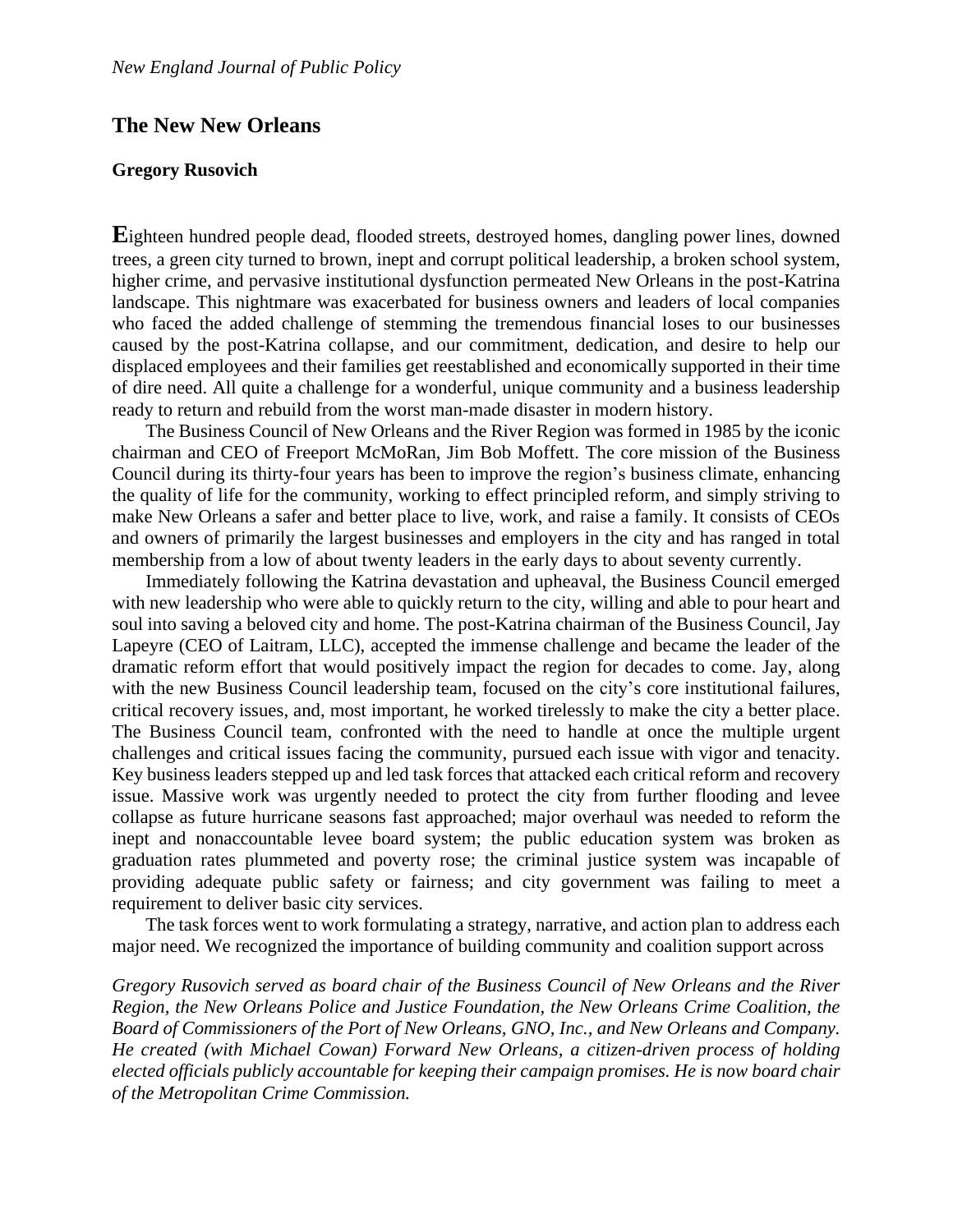the city to ensure diversity and deeper support for our actions and to put pressure on the political leadership to act. We recognized the urgency of securing government support and recovery funding. Business delegations traveled to Washington, DC, to present our case to the National Press Club. Regular meetings were held with congressional leaders and the Bush and Obama administrations. Business delegations held regular meetings in the state capital at Baton Rouge with Governor Kathleen Blanco and state legislative leaders. In New Orleans, we met regularly with the editorial boards of key news outlets, and we maintained an ongoing engagement with Mayor Ray Nagin and city council leaders. As coalitions were built with civic and neighborhood organizations, rallies were held on the steps of Capitol Hill and in the State Capitol demanding action.

While our business leadership was actively engaging political and media leaders, the neighborhoods of the city went to work rebuilding (with or without government help) and began to speak out on a similar set of issues, with aligned interests and goals. Civic and neighborhood leaders picked up the mantle and led their critical part of the revolution. Our business leadership pounced, joining forces and the beautiful art of coalition building was launched.

One of the earliest partners to lead the revolution with the Business Council was Citizens for 1 Greater New Orleans. Citizens for 1, founded and led by Ruthie Frierson, had begun the work of organizing a major grassroots effort to reform the corrupt and ineffective levee board system. Ruthie and other women volunteers (known and feared as "the Red Coats") had pushed for reform in an urgently held state legislative session in November 2005, about two months after the storm. The usual political insiders won the initial battle and defeated the reform effort. The insider's initial victory was short lived as public outrage grew and additional organizing and coalition building took place. Subsequent levee board reform legislation was successfully passed and the reform movement was set ablaze. A convoluted, archaic "good old boy" levee board system was abolished, replacing ill-intentioned politicos on the multiple boards with a single east bank and west bank professional levee board. The legislation insured an apolitical nominating process that required expertise connected to the board's functions. The levee boards of today are professional, independent, and appropriately responsible for regional flood protection. As important, new business and community alliances were forged and the foundation for reform was laid.

Simultaneously, massive design, engineering, and construction work had to be done to protect, remodel, and rebuild the region's levees, flood walls, and pump systems. It had to be done with urgency, but it had to be done right. The original design by the federal government decades ago had proven to be badly flawed and not constructed as a cohesive system. Compounding the problem, those charged with operating and maintaining the flood protection system worked in silos and failed to do their mission-critical job. While Hurricane Katrina was a force of nature, the devastating flooding of New Orleans should be appropriately categorized as a man-made disaster. Merritt Lane, chairman and CEO of Canal Barge and a member of the Business Council executive committee, took the reins and provided a strong, steady, and knowledgeable business voice to the federal, state, and regional discussion of the system's redesign and rebuild. Merritt's task force held weekly meetings with the leadership of the US Army Corps of Engineers to review, assess, and track the best path forward. As momentum built around the newly opened dialogue with the Corps of Engineers, the levee board, the Sewerage and Water Board, and state stake holders were added to the regular meetings, fostering increased cooperation and collaboration. The Business Council task force convened the meetings and deployed classic executive skill sets to the effort. As goals and objectives were agreed on, timetables and performance metrics were put forth to ensure that everyone stayed on task. Additionally, the task force provided strong encouragement,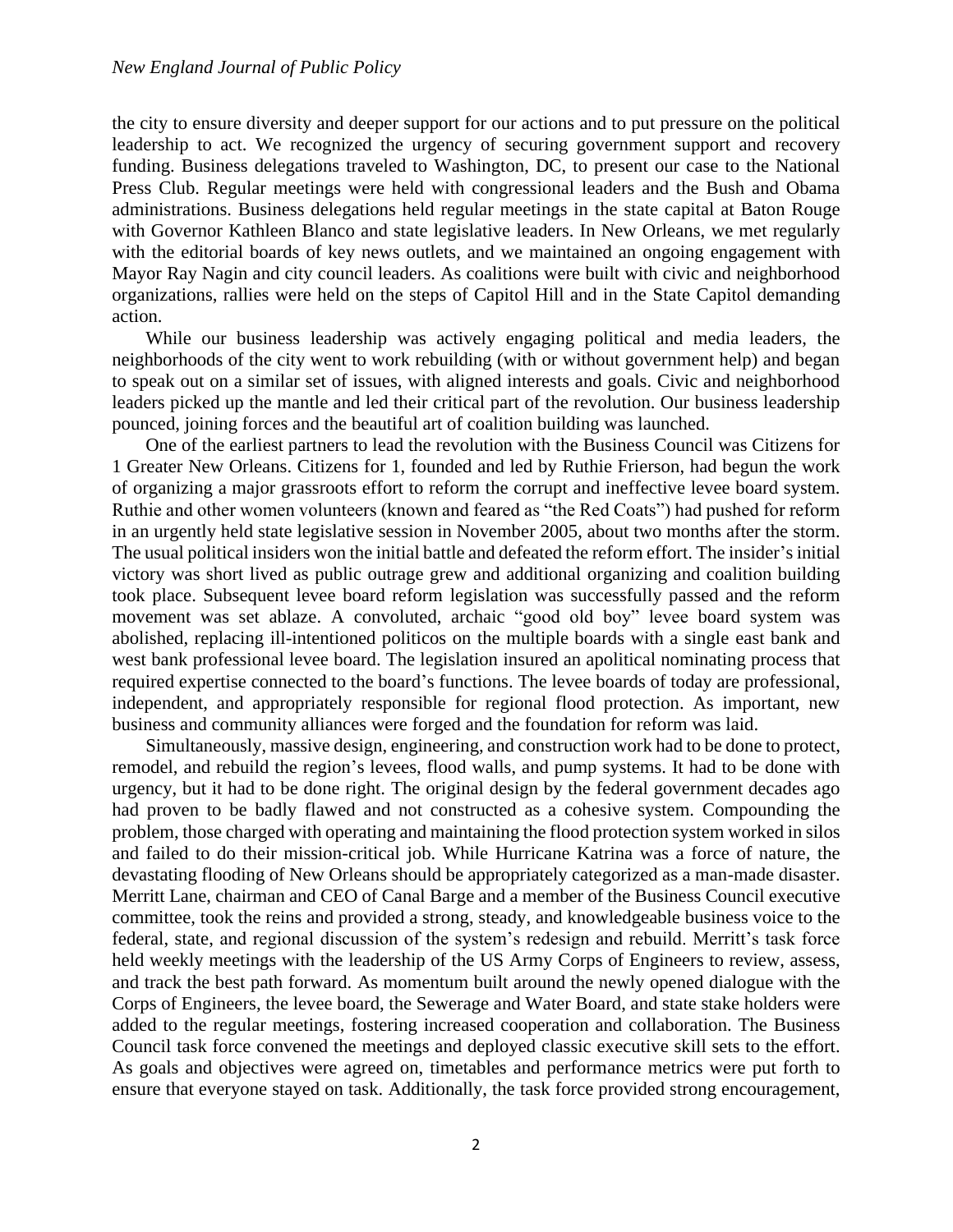effective venues, and additional resources to assist the Corps of Engineers in communicating their plans and progress clearly and consistently to local industry groups, business, and civic leaders, as well as the public at large, all of whom needed confidence in the effectiveness of the flood protection system in order to reinvest. The state created the Louisiana Coastal Protection and Restoration Authority (CPRA) to organize state and federal funding for wetlands and coastal protection. The CPRA became a vital partner to the task force and to the overall effort to protect the region. Our Business Council team also worked hand in hand with our US senators, Mary Landrieu and David Vitter, and the entire Louisiana delegation to secure major funding for the redesign and rebuild. Regular lobbying in Washington became a key component of the team's mission. Bush administration officials and congressional leaders visited New Orleans regularly. After witnessing first-hand the extraordinary effort, resilience, and integrity local business and civic leaders were putting forth, they became supportive of our cause to rebuild from Katrina's devastation.

Since 2005, about \$14.6 billion have been spent on Corps of Engineers upgrades for hurricane defenses in the New Orleans area. The largest surge barrier and drainage pump station in the world has been constructed. Levees and flood walls have been strengthened, and gated structures and pump stations have been placed at strategic locations to protect from storm surge and flooding. Business leaders working with federal, state, and local partners have nourished a culture of collaboration, cooperation, and accountability.

While levee board and flood safety reform and initiatives were under way, extensive work also had to be undertaken to enhance public safety. Members of the Business Council's criminal justice task force (which I led) met with representatives of the multiracial civic organization Common Good (led by Mike Cowan) and subsequently organized a series of meetings, led by the Business Council, with Citizens for 1, Common Good, and the leading crime-fighting organizations in the city (Metropolitan Crime Commission, New Orleans Police and Justice Foundation, and Crimestoppers) to launch a vigorous strategy for city leadership to adopt in fighting crime and rebuilding the criminal justice system. Mike and Common Good helped to further build the coalition by recruiting key members, such as the Urban League and Puentes into the coalition. Nolan Rollins, then president and CEO of the Urban League of Louisiana, became an invaluable partner in countless major reform efforts. Through Nolan's steady hand and ongoing outreach, a rock-solid Business Council/Urban League partnership was forged and became a formidable team throughout the recovery efforts.

The New Orleans Crime Coalition was launched in 2007 and was made up of the leading crime-fighting, business, and civic organizations in New Orleans. When rising crime and a broken criminal justice system threatened our recovery, the Crime Coalition used its political leverage to insist on specific actions to reduce violent crime and implement criminal justice reform. Our twenty-member coalition announced our action agenda on the steps of the Criminal District Courthouse. We called for urgent federal funding to help rebuild the badly damaged criminal justice system infrastructure and to fill the gap of depleted resources. Post-Katrina manpower losses had reduced the ranks of the New Orleans Police Department (NOPD) and the district attorney (DA) prosecutorial staff. Infrastructure for crime-fighting technology had been destroyed. We undertook an extensive lobbying effort in Washington in collaboration with our congressional delegation. The Crime Coalition scored its first major victory by securing federal funds to backstop critical needs. We would later also secure funding for at-risk-youth services, substance-abuse treatment, additional violent crime prosecutors, additional public defender services, community policing programs, and electronic monitoring. We were able to ensure integrity and metrics in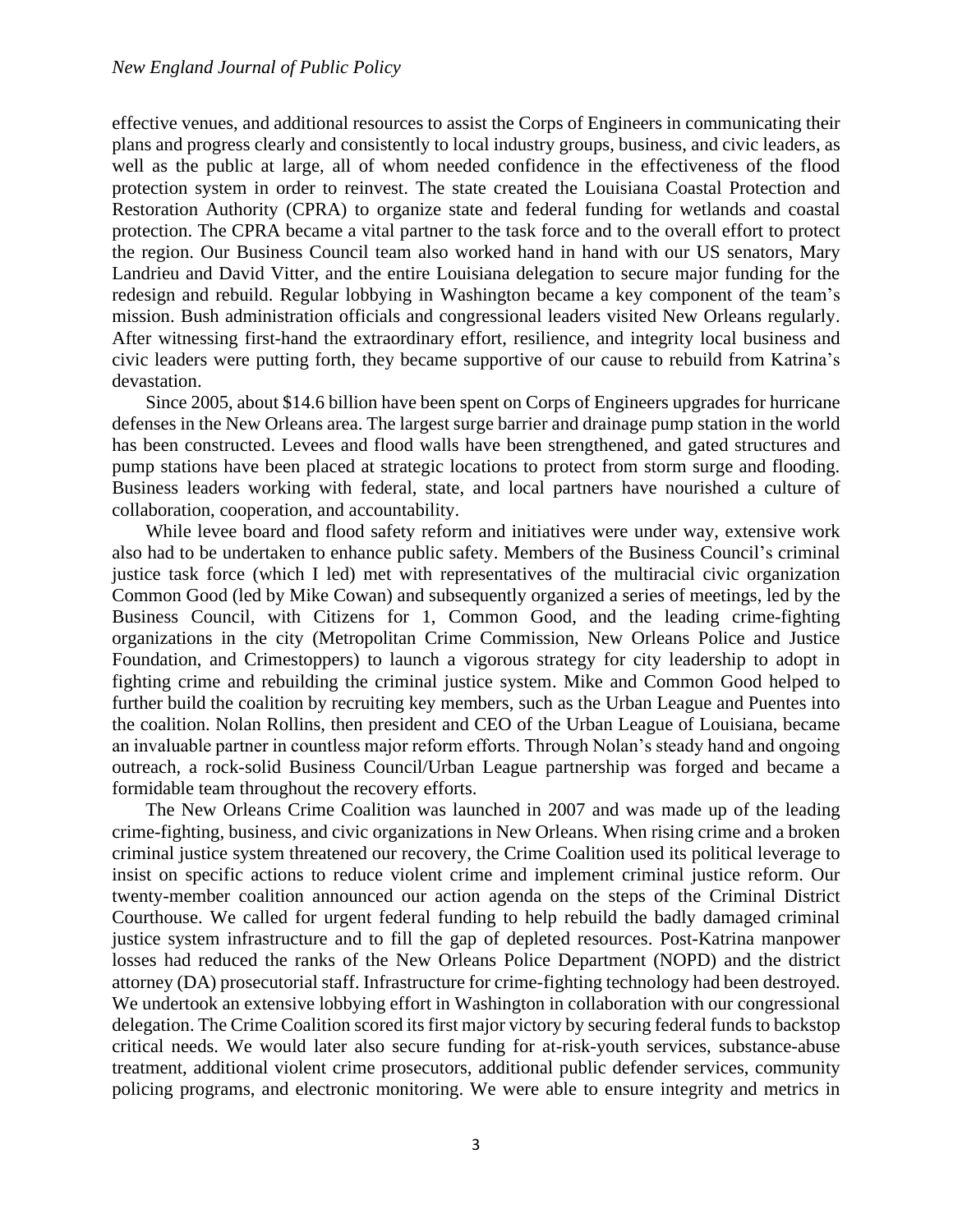expenditures by designating the independent New Orleans Police and Justice Foundation to act as the fiduciary agent. While the federal effort was under way, the Metropolitan Crime Commission (MCC), led by Rafael Goyeneche, took action at the local level, identifying and reporting serious problems in NOPD arrest strategies and an abysmally low felony conviction rates by police and prosecutors. In 2007, the MCC reported that approximately half of all arrests made were for traffic and municipal offenses. The first half of 2008 saw 26,718 arrests by NOPD but only 104 violent felony convictions. Felony conviction rates were well below nation averages. Only 24 percent of felony suspects arrested in 2007 were convicted of a felony.

The Crime Coalition in coordination with the MCC persuaded the New Orleans City Council and state legislature to enact new ordinances and statutes that allowed officers to issue summons rather than arrest nonviolent misdemeanor offenders. Furthermore, the coalition convened several joint meetings between the DA and the NOPD to improve coordination, collaboration, and cooperation by providing improved police reports and organizing joint DA-NOPD investigative teams at crime scenes. In 2010, the MCC reported that the felony arrest to conviction rate had improved to 45 percent, doubling the previous rate. And by 2011, total arrests went down 45 percent in response to legislative reforms.

The coalition also undertook semi-annual public surveys of NOPD performance to track levels of community satisfaction with local policing. In August 2009, overall public satisfaction with NOPD performance was 33 percent. By March 2014, the satisfaction level had risen to 60 percent. In recent years, the level has remained consistently at 50 percent.

In response to a lack of proficiency and judiciousness in the criminal district court system and among several judges that was creating bottlenecks, the Crime Coalition and a reform-minded newly elected city councilman, James Carter (with strong advocacy from Citizens for 1 and Common Good), launched Courtwatch NOLA. The program recruited more than a hundred citizen volunteers to monitor court proceedings. Carrying bright yellow clipboards, the volunteers cast watchful eyes and reported their findings to Courtwatch NOLA. As a result of their efforts, judicial efficiency was greatly improved, and subsequently. a new slate of judges was elected. Once again, the citizens of New Orleans implemented transparency and accountability.

Related to the challenges presented by violent crime and an ineffective criminal justice system was endemic public corruption. Too many politicians were feeding at the public trough, and the citizenry was fed-up. An invigorated US Attorney's Office under the leadership of Jim Letten, collaborating with a resource-enhanced local FBI office, led the effort to root out corruption. Local anticorruption organizations, such as the MCC (with support from the Business Council), began receiving a historically high number of citizen tips on corrupt actions by political officials. Through a review of national best practices, the business and civic community identified the need for the city to establish a robust Inspector General's (IG's) office. With support from the Business Council, Common Good organized a multi-racial coalition to coordinate the effort to establish an IG's office. A city council ordinance was passed laying the foundation for a public vote. In October 2008, New Orleanians voted overwhelmingly to establish an IG's office, whose main purpose is to investigate corruption in New Orleans and identify cost savings by eliminating waste, fraud, and abuse. The post-Katrina assault on public corruption culminated in 2013 with the conviction of Mayor Ray Nagin on bribery charges. The IG's office continues to carry out its mission.

Also on the agenda for reform was the city's dysfunctional and poorly performing K–12 public education system. The nationally recognized education reformer Leslie Jacobs, a member of the Business Council's executive committee and chair of its education task force, took the helm in advocating for significant change. Before Katrina, Leslie and the Business Council had supported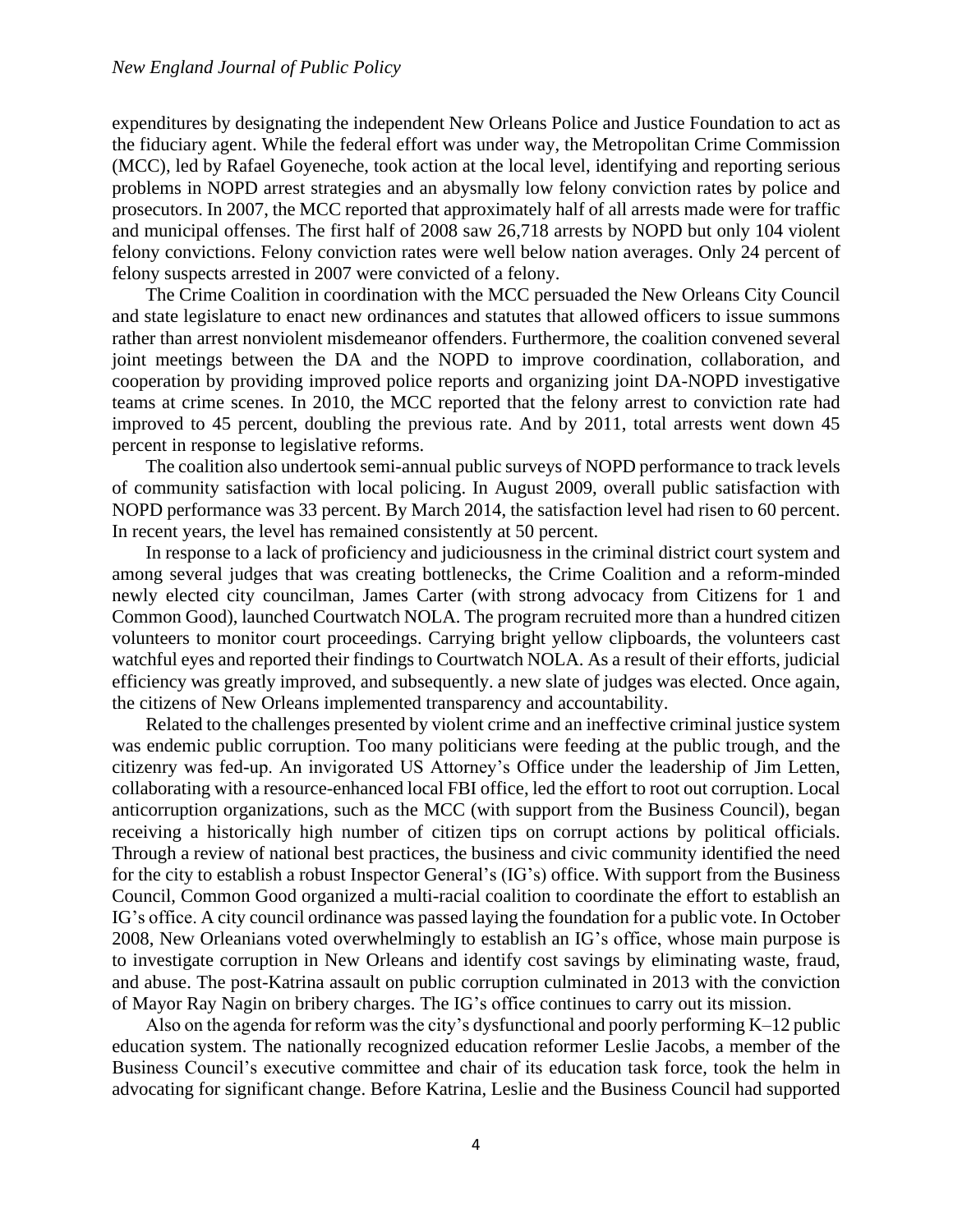the creation of the Recovery School District (RSD) through legislation and a constitutional amendment that provided the foundation for the state and RSD to take over and improve New Orleans' schools after Katrina. Several members of the Business Council volunteered and served on charter school boards. We were strong supporters of Teach For America and actively engaged in the state legislature to kill bills that were aimed at disrupting the charter reform movement.

Because the New Orleans school facilities, buildings, and campuses were also devastated by Katrina, the Federal Emergency Management Agency provided two billion dollars for rebuild and reinvestment. The Business Council, under task force chair Paul Flower, working with Leslie and her team, led the effort to ensure accountability, transparency, and tight oversight of the expenditure of funds. To ensure ongoing political support, we once again collaborated with the Urban League to form Forward New Orleans for Public Schools. Mandates were established to hold elected officials accountable to support charters, choice, and accountability. The tenacious effort has resulted in a dramatic turnaround and improvement for students and parents. By the end of 2019, 100 percent of public school students in New Orleans were attending charter schools. In 2004 (pre-Katrina), the high school graduation rate was 54 percent; in 2018, the graduation rate was 78 percent. In 2004, the college entry rate was 37 percent; in 2017, the rate was 61 percent. In 2005, 62 percent of New Orleans students attended Louisiana's lowest-performing schools; by the end of 2019, the figure was now down to 8 percent. New Orleans has become a national model in the education reform movement and is positively impacting the lives of students and their families.

As more and more major areas in need of reform were being addressed, it became clear that citizens, not politicians, would need to lead us to recovery. Broad coalitions that encompassed all segments of the community were needed to hold political officials accountable for their commitments, actions, and results and ensure political success. As a representative of the Business Council executive committee, I met regularly at PJ's Coffee Shop with the Common Good leader Mike Cowan to organize a citizen coalition to attack the lack of public safely, lack of usable playgrounds, blighted properties, corrupt city contracting, poorly performing public schools, lack of business growth, significant budgetary deficits, and ineffective and unresponsive local government. We reached out to Citizens for 1 and the Urban League, then to more than twenty other civic, neighborhood, and business organizations, and in 2010, we launched Forward New Orleans. Since its founding, Forward New Orleans (FNO) has framed the debate in municipal elections by creating issue-based platforms guided by the basic tenants of good government: accountability, transparency, efficiency, and fiduciary responsibility. The coalition identifies the priority issues facing our city and develops a plan of well-researched action items for each issue. We then present the platform to candidates for elected office and seek written pledges of support. Before each election, FNO widely publishes a score card that shows each candidate's willingness, or lack thereof, to align on each issue.

After the election, the newly elected officials' pledges become mandates for action, effectively setting an agenda for the term. To hold officials accountable, FNO then publishes detailed reports that assess both progress and shortcomings on achieving platform objectives. Along the way, FNO members stand ready to help our local leaders translate the platform into successful action.

This coalition effort has had a tremendous, positive impact on critical quality-of-life issues facing the city from public safety to city finance, from economic opportunity to education, from blight reduction to improved city infrastructure. FNO continues building its community coalition, holding public officials accountable and positively impacting the lives of New Orleanians.

As reform and recovery took hold, the city and region had to create conditions that attracted new businesses to the area and an economic-development delivery organization to spearhead the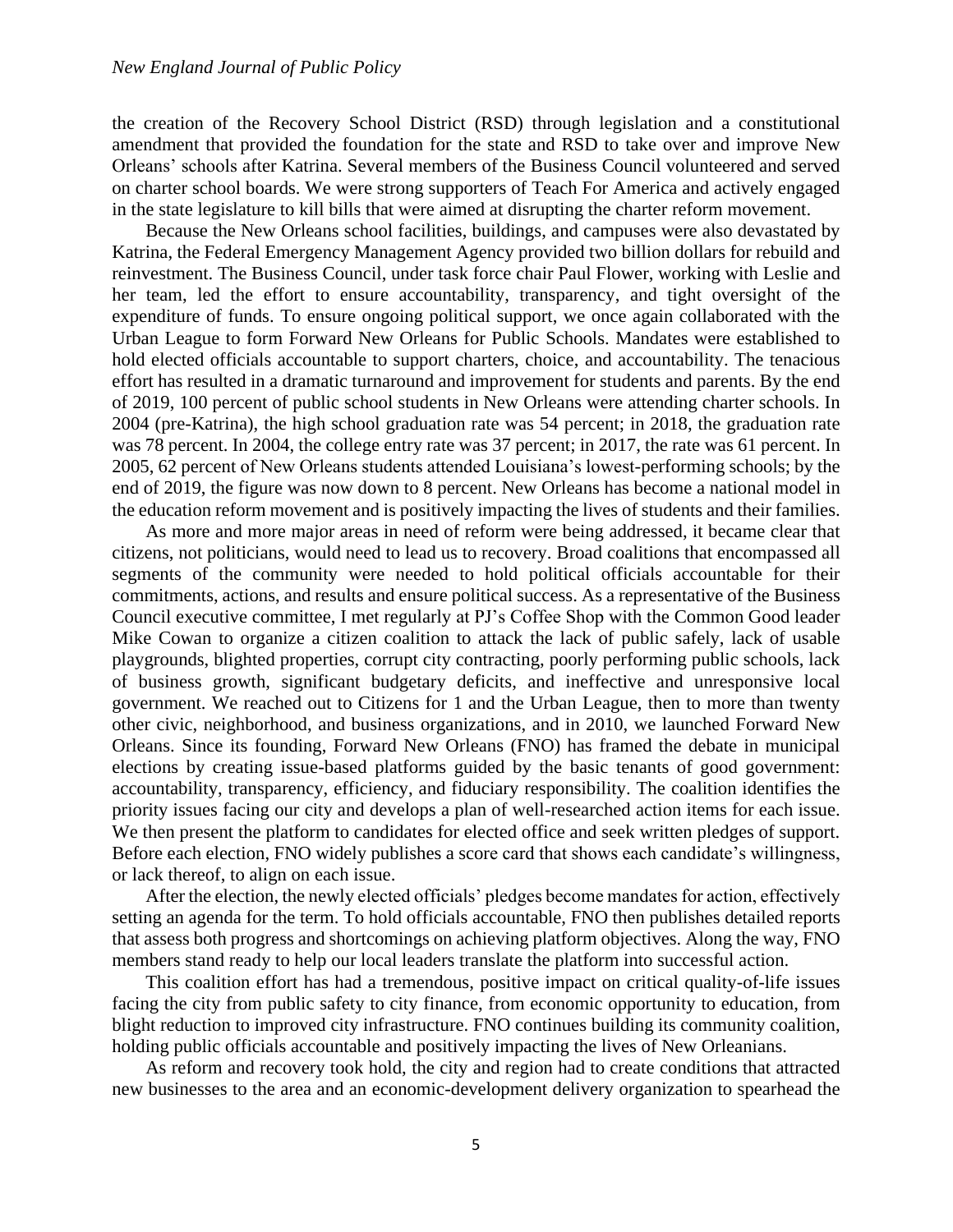effort. FNO had mandated a local New Orleans economic delivery organization, the New Orleans Business Alliance, into its platform, which was later adopted by Mayor Mitch Landrieu as a publicprivate partnership. For region-wide focus, Greater New Orleans, Inc. (GNO, Inc.) had hired Michael Hecht in June 2008 as its CEO. Since his hiring, Michael has led the successful effort to bring the devastated post-Katrina business and economic-development environment into a new realm of excellence and success unimaginable even in the years preceding Katrina. Conditions to improve the business climate were put into place through more competitive corporate tax policies and incentives, effective workforce training initiatives, and modernization of key assets, which helped lead to an economic renaissance for the region. Emerging industries, such as high-tech and digital media, and successful entrepreneurial start-ups were recruited to enhance the traditional foundational industries, such as energy, shipping, hospitality, and advance manufacturing. Young people poured into the region. Business Council members joined the GNO, Inc. board and actively supported its efforts.

When the NBA New Orleans Hornets (now Pelicans) announced in the fall of 2010 that they were leaving New Orleans at the end of their lease because ticket sales were falling short of the contractual benchmark, GNO, Inc. and the Business Council quickly formed the Hornets Business Council (HBC). The HBC worked closely with longtime civic and business leader Bill Hines, who had led the effort to secure the NBA franchise for New Orleans, and we used the model of the Saint's Business Council launched by the business leader Tommy Coleman in 2005 to keep the Saints in the region. The HBC rallied the business community and citizens and gobbled up enough tickets to deter the loss of the team. The effort was so successful that the Hornets sold more tickets per person than any other team in the NBA, leading Commissioner David Stern to go to other markets in North America and ask, "Why can't you perform more like New Orleans?" The Hornets were later purchased by Tom Benson, the local owner of the New Orleans Saints. The Pelicans continue to flourish in New Orleans to this day.

Recognizing the need for the region to have better global outreach and connectivity, Stephen Perry (CEO of New Orleans and Company and the leader in the post-Katrina resurgence of the city's vital hospitality sector), Iftakhar Ahmad (director of aviation at Louis Armstrong New Orleans International Airport), and Michael Hecht and I deployed shuttle diplomacy and positive passenger data to nab a direct regular flight by British Air from London to New Orleans, the first nonstop roundtrip flight to Europe for the region since 1982. British Air continues its regular nonstop, roundtrip service, which has had a major economic and tourist impact on the region.

The Greater New Orleans area won several awards for the favorable and friendly business conditions that can be directly attributed to a combination of strong executive and volunteer leadership. The area became number one for the decade for economic development wins in the South (*Southern Business and Development* magazine), number one for export growth in the United States (US Chamber of Commerce), and the fastest growing tech cluster in the United States (*Area Development* magazine). GNO, Inc. continues its incredible success. It was recently named the number two economic development organization in the United States (*Business Facilities* magazine) and continues to recruit and secure major national and global firms' investments, headquarters, and operations into the region.

New Orleans is a very different place than it was before Katrina. Since Katrina, the city has seen significant improvements in education, in the criminal justice system, and in neighborhoods through blight reduction and the reduction of violent crime. It has also seen economic and job growth, a renewed anti–public corruption vigor, and a vastly improved flood safety infrastructure and levee system.